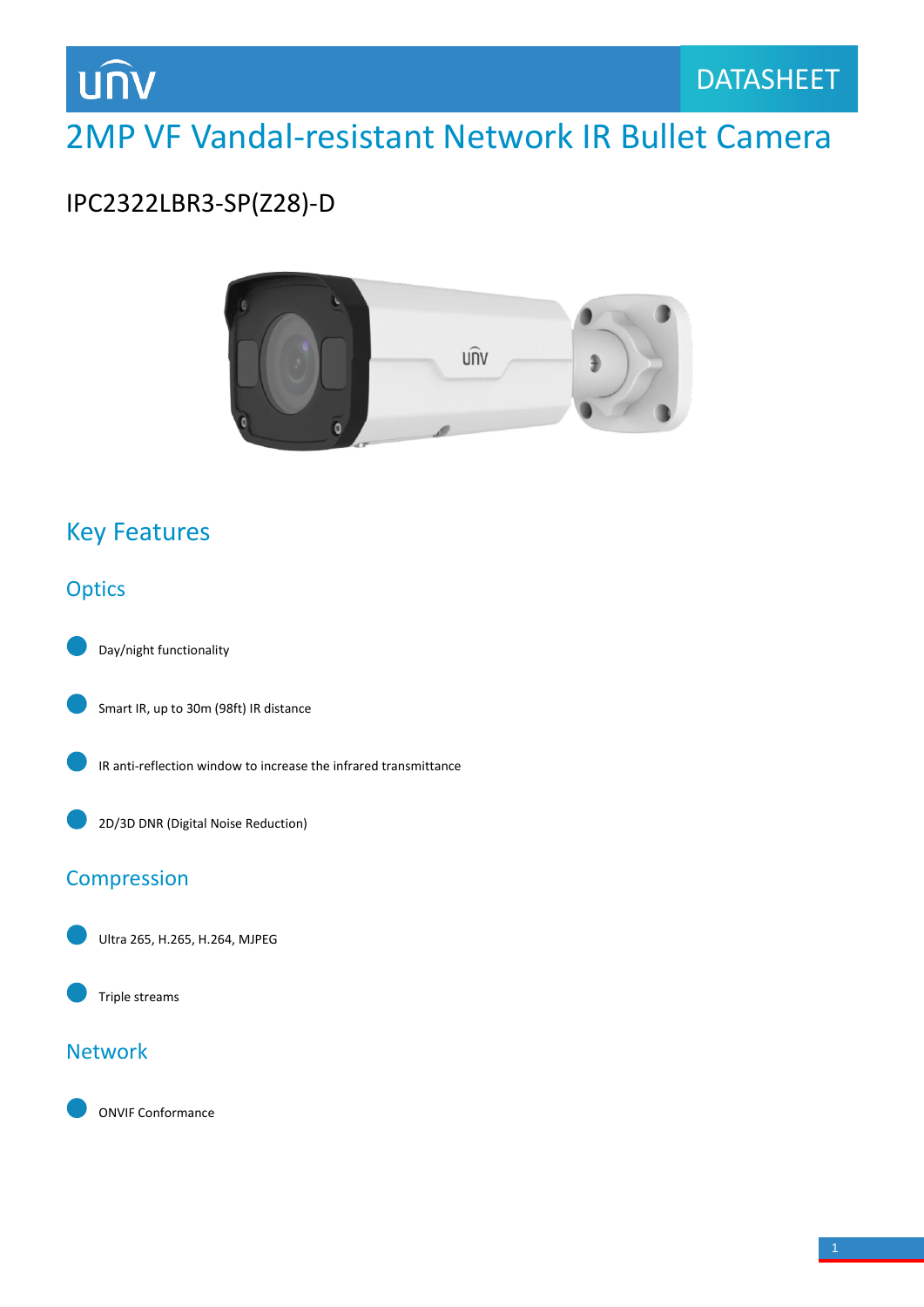# **UNV**

#### Structure



Wide temperature range: -30°C ~ 60°C (-22°F ~ 140°F)

Wide voltage range of ±25%



3-Axis

## Specifications

|                         | IPC2322LBR3-SP-D                                  |            |  | IPC2322LBR3-SPZ28-D              |  |               |                   |              |  |
|-------------------------|---------------------------------------------------|------------|--|----------------------------------|--|---------------|-------------------|--------------|--|
| Camera                  |                                                   |            |  |                                  |  |               |                   |              |  |
| Sensor                  | 1/2.7", 2.0 megapixel, progressive scan, CMOS     |            |  |                                  |  |               |                   |              |  |
| Lens                    | 2.8 ~ 12mm, manual zoom lens                      |            |  | 2.8 ~ 12mm, motorized zoom lens  |  |               |                   |              |  |
| <b>DORI Distance</b>    | Lens (mm)                                         | Detect (m) |  | Observe (m)                      |  | Recognize (m) |                   | Identify (m) |  |
|                         | 2.8                                               | 42         |  | 16.8                             |  | 8.4           |                   | 4.2          |  |
|                         | 12                                                | 180        |  | 72                               |  | 36            |                   | 18           |  |
| Angle of View (H)       | $112.7^{\circ} \approx 28.1^{\circ}$              |            |  |                                  |  |               |                   |              |  |
| Angle of View (V)       | $60.1^\circ \cong 15.4^\circ$                     |            |  |                                  |  |               |                   |              |  |
| Angle of View (O)       | $146.5^{\circ} \approx 33.2^{\circ}$              |            |  |                                  |  |               |                   |              |  |
| Adjustment angle        | Pan: 0° ~ 360°                                    |            |  | Tilt: $0^\circ \approx 90^\circ$ |  |               | Rotate: 0° ~ 360° |              |  |
| Shutter                 | Auto/Manual, 1 ~ 1/100000s                        |            |  |                                  |  |               |                   |              |  |
| Minimum Illumination    | Colour: 0.01Lux (F1.6, AGC ON)<br>OLux with IR on |            |  |                                  |  |               |                   |              |  |
| Digital noise reduction | 2D/3D DNR                                         |            |  |                                  |  |               |                   |              |  |
| Day/Night               | IR-cut filter with auto switch (ICR)              |            |  |                                  |  |               |                   |              |  |
| S/N                     | >52dB                                             |            |  |                                  |  |               |                   |              |  |
| IR Range                | Up to 30m (98ft) IR range                         |            |  |                                  |  |               |                   |              |  |
| <b>WDR</b>              | <b>DWDR</b>                                       |            |  |                                  |  |               |                   |              |  |
| Video                   |                                                   |            |  |                                  |  |               |                   |              |  |
| Video Compression       | Ultra 265, H.265, H.264, MJPEG                    |            |  |                                  |  |               |                   |              |  |
| H.264 code profile      | Baseline profile, Main Profile                    |            |  |                                  |  |               |                   |              |  |
| <b>Frame Rate</b>       | Main Stream: 1080P (1920*1080), Max 30fps;        |            |  |                                  |  |               |                   |              |  |
|                         | Sub Stream: 720P (1280*720), Max 30fps;           |            |  |                                  |  |               |                   |              |  |
|                         | Third Stream: D1 (704*576), Max 30fps             |            |  |                                  |  |               |                   |              |  |
| <b>HLC</b>              | Supported                                         |            |  |                                  |  |               |                   |              |  |
| <b>BLC</b>              | Supported                                         |            |  |                                  |  |               |                   |              |  |
| <b>OSD</b>              | Up to 4 OSDs                                      |            |  |                                  |  |               |                   |              |  |
| Privacy Mask            | Up to 8 areas                                     |            |  |                                  |  |               |                   |              |  |